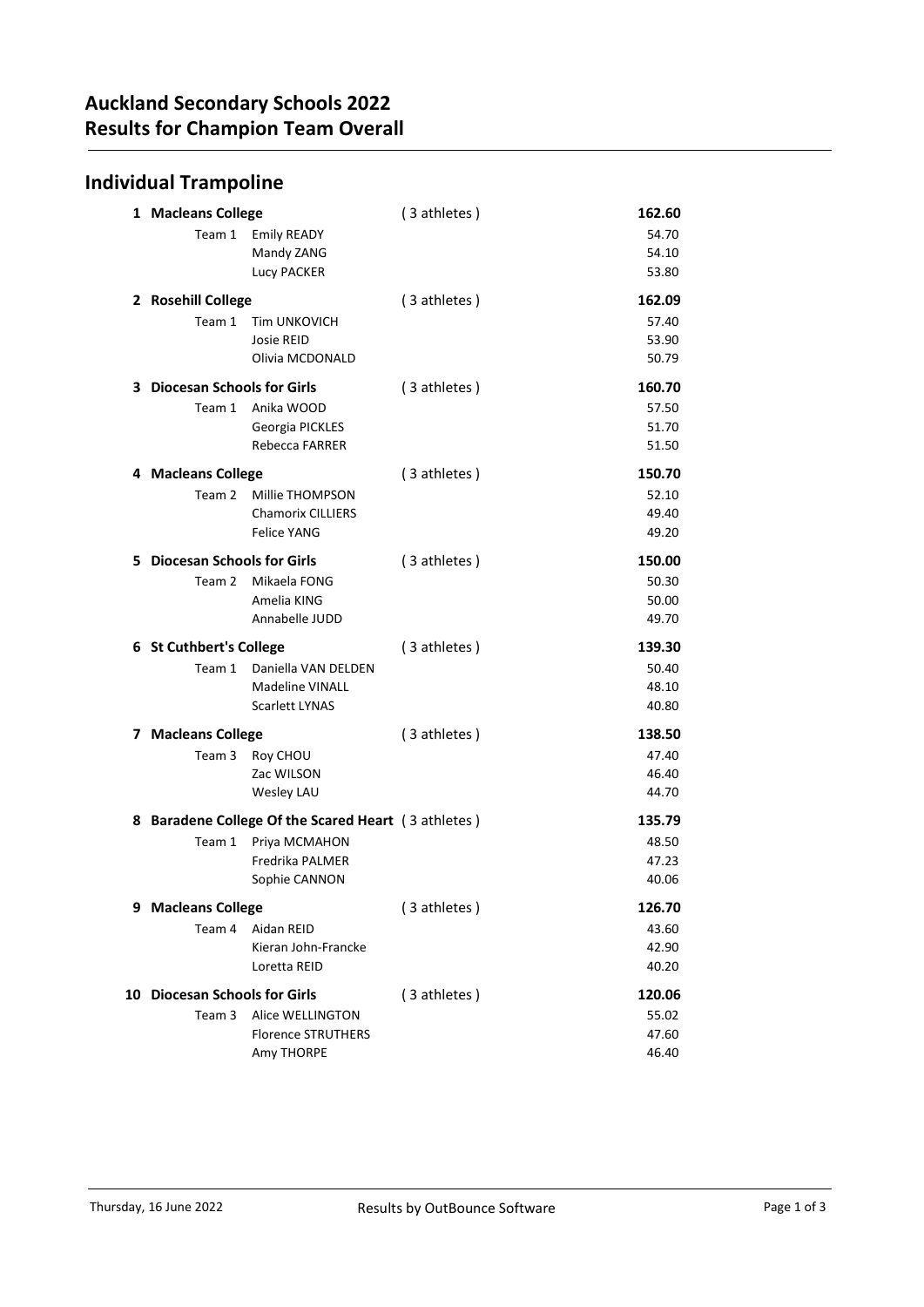## Tumbling

|   | 1 Macleans College                |                                                     | (3 athletes) | 115.60 |
|---|-----------------------------------|-----------------------------------------------------|--------------|--------|
|   | Team 1                            | Regina SUTJAHJO                                     |              | 40.00  |
|   |                                   | Mandy ZANG                                          |              | 38.10  |
|   |                                   | Kieran John-Francke                                 |              | 37.50  |
|   | 2 Diocesan Schools for Girls      |                                                     | (3 athletes) | 108.60 |
|   | Team 1                            | <b>Grace WELLINGTON</b>                             |              | 37.40  |
|   |                                   | Georgia PICKLES                                     |              | 35.60  |
|   |                                   | Mikaela FONG                                        |              | 35.60  |
|   | 3 Macleans College                |                                                     | (3 athletes) | 106.20 |
|   | Team 2                            | <b>Lucy PACKER</b>                                  |              | 35.90  |
|   |                                   | Millie THOMPSON                                     |              | 35.30  |
|   |                                   | <b>Bianca LIM</b>                                   |              | 35.00  |
|   |                                   | 4 Botany Downs Secondary College                    | (3 athletes) | 104.98 |
|   | Team 1                            | Kate SOLE                                           |              | 35.39  |
|   |                                   | Jessica DIXON                                       |              | 35.06  |
|   |                                   | Georgia SOLE                                        |              | 34.53  |
|   | 5 Macleans College                |                                                     | (3 athletes) | 104.46 |
|   | Team 3                            | <b>Emily READY</b>                                  |              | 34.86  |
|   |                                   | Sophia MACINTYRE                                    |              | 34.80  |
|   |                                   | Roy CHOU                                            |              | 34.80  |
|   | 6 Ormiston Junior College         |                                                     | (3 athletes) | 103.58 |
|   | Team 1                            | Tanishka MANI                                       |              | 35.46  |
|   |                                   | Zsofia DRUGAN                                       |              | 34.46  |
|   |                                   | Cindy HADDAD                                        |              | 33.66  |
|   | 7 St Cuthbert's College           |                                                     | (3 athletes) | 103.00 |
|   | Team 1                            | Daniella VAN DELDEN                                 |              | 34.50  |
|   |                                   | <b>Scarlett LYNAS</b>                               |              | 34.30  |
|   | <b>Madeline VINALL</b>            |                                                     |              | 34.20  |
|   |                                   | 8 Baradene College Of the Scared Heart (3 athletes) |              | 102.45 |
|   | Team 1                            | <b>Madison HAY</b>                                  |              | 34.20  |
|   |                                   | Rachelann DLIMA<br>Sofia ROBINSON                   |              | 34.13  |
|   |                                   |                                                     |              | 34.12  |
| 9 | <b>Diocesan Schools for Girls</b> |                                                     | (3 athletes) | 101.83 |
|   | Team 2                            | Alice WELLINGTON                                    |              | 34.53  |
|   |                                   | Amelia KING                                         |              | 34.40  |
|   |                                   | Natasha WU                                          |              | 32.90  |
|   | 10 Macleans College               |                                                     | (3 athletes) | 100.71 |
|   | Team 4                            | Aryana GRIVEN                                       |              | 33.92  |
|   |                                   | Aidan REID                                          |              | 33.60  |
|   |                                   | <b>Chamorix CILLIERS</b>                            |              | 33.19  |
|   | 11 Ormiston Junior College        |                                                     | (3 athletes) | 98.37  |
|   | Team 2                            | Riya DARSHANI                                       |              | 33.39  |
|   |                                   | <b>Scarlett YANG</b>                                |              | 33.06  |
|   |                                   | Yuri LIU                                            |              | 31.92  |